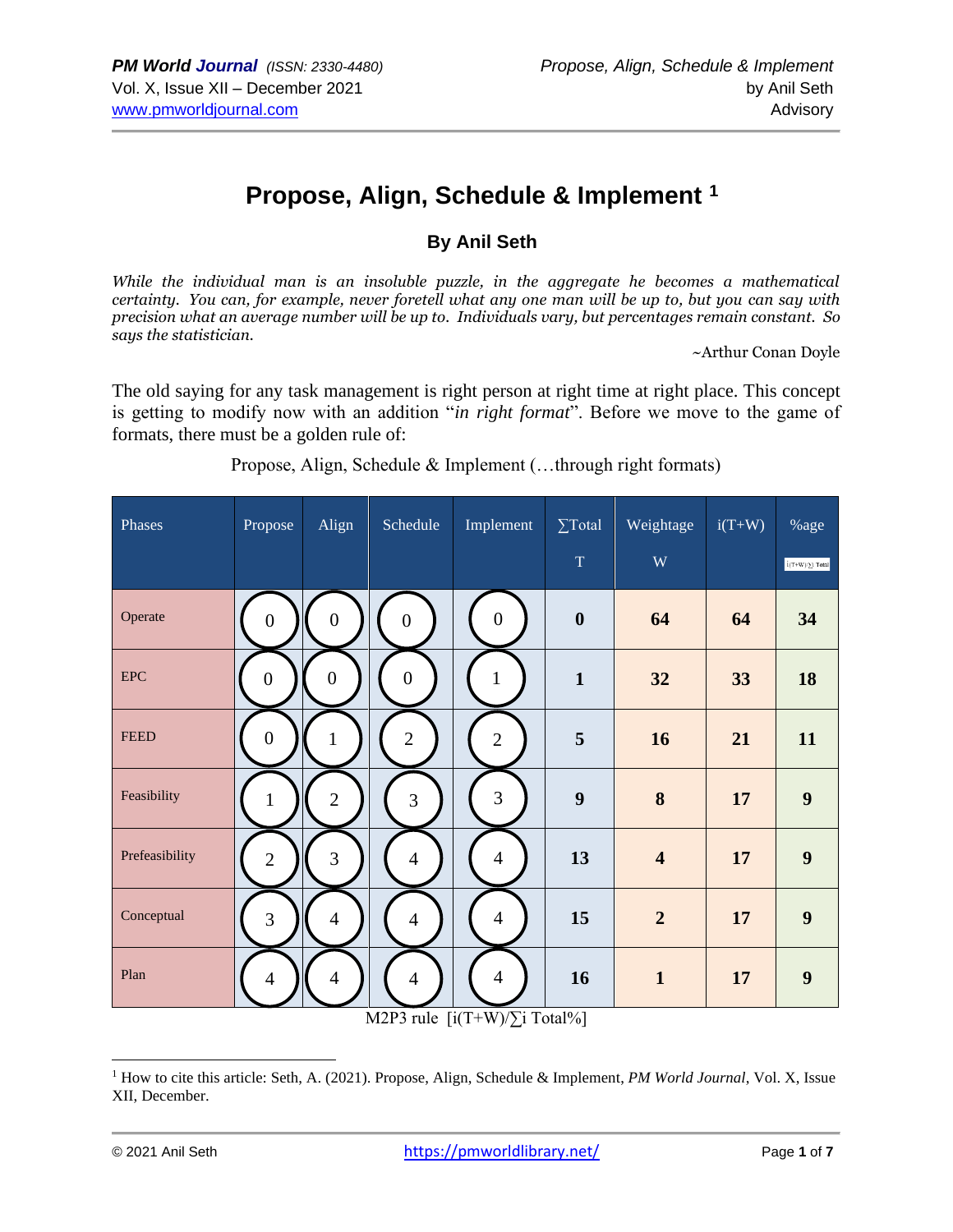This four-step rule becomes tougher by phases when the project is reviewed backwards i.e., FEL3 to FEL 2 to FEL1 or EPC to FEED to Feasibility Study.

Rules:

- Zero is taken as requirement of execution. (Must)
- One is taken as certainty of execution. (Mostly)
- Two is taken for partial implementation. (Partial)
- Three is taken as an approach. (Possible)
- Four is taken as not Implemented. (Probable)

This hypothesis is generally seen as M2P3 which is riding on a 16-point summation and requirements while executing the projects approaches zero.

Let's use and evaluate the importance of M2P3.

In one of my proposals a peculiar scope was observed, the scope was having some requirements from Prefeasibility (20%), mostly feasibility (50%) and certain needs for FEED (30%) deliverables. The Tender requirement included elements typically performed in FEED i.e., 3D model development, HAZOP and EPC Tender preparation. Overall scope of work for the Tender had both Lumpsum and Reimbursable scope elements. The challenge was to quantify the efforts where there is no historical data to provide the certainty of the estimate. In absence of any historical data, an excel based tool was developed to provide the comparison of ITB deliverables requirement with AACE deliverables and FEED deliverables. The effort rationale which was developed is having an integration of AACE and FEED deliverables approach.

Effort Rationale for FEED type deliverables:



The Workbook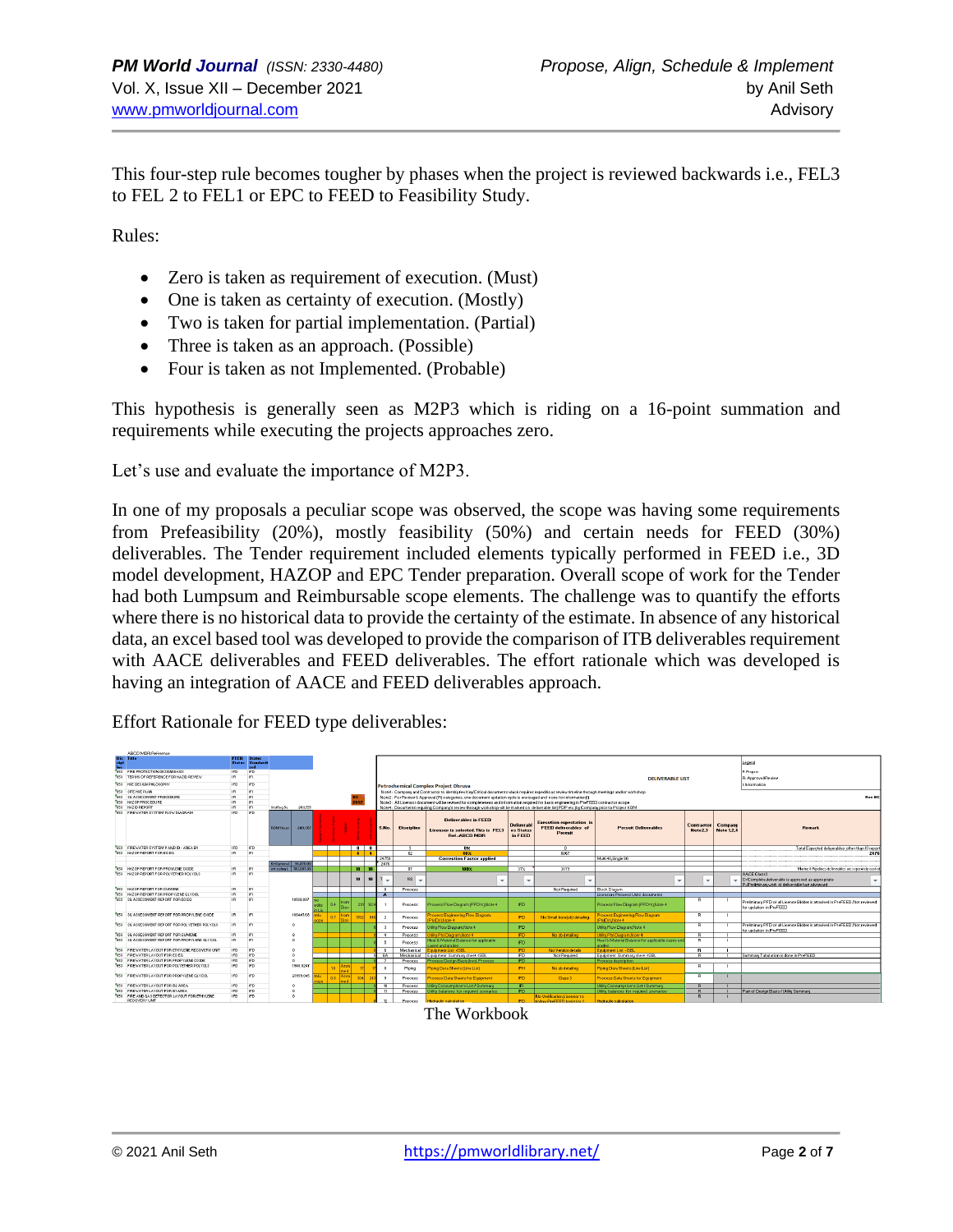To investigate the requirement, a detailed procedure was prepared borrowing strategy from PreFEED and FEED projects. The workbook shown above is the structured outcome of the analysis. Following guidelines were used to develop the workbook:

- 1. For deliverable status (IFD/IFI) comparison is done with ABCD Project
- 2. Document working equivalent to Fel3 is in green, weightages:
	- $\checkmark$  base for FEL3 is 10,
	- $\checkmark$  judgement correction factor applied as per deliverables *availability* status, e.g.:
		- ↗ PFDs are already checked during DFR & requires only standardization, factor is 40%
		- $\overline{\mathcal{A}}$  deliverables continuing in next stage(e.g., Hazop, etc.), factor is 50%
- 3. Document working of PreFEED is in orange, weightages:
	- $\checkmark$  base is 4 (40% of FEL3),
	- $\checkmark$  judgement correction factor is applied as per scope, e.g.:
		- $\overline{7}$  markup approach, factor is ~50%
		- $\overline{z}$  Developing & drafting approach, factor is ~70%
- 4. Document not to be generated is in white, weightage 0
- 5. P&ID,PFD, Equipment Count are as per Process ."Assumed "values are indicated separately in the workbook: layouts, datasheet etc.

This approach yielded following result, needless to state the basis was backed with all type of executed data.

| Items      | Pursuit Expected<br>Deliverables | Deliverable not produced in<br>PreFEED/DFR<br>Ref.: FEL2 MDR | Pursuit deliverables approach wrt<br>FEED type deliverables<br>Ref.: ABCD-FEL3 MDR |  |  |
|------------|----------------------------------|--------------------------------------------------------------|------------------------------------------------------------------------------------|--|--|
| <b>Set</b> | $181$ (set)                      | 97(Set)                                                      | $2476$ (Total)                                                                     |  |  |
| Total      | 2476(total)                      | 54%                                                          | 37%                                                                                |  |  |
|            |                                  | The results of pursuit                                       |                                                                                    |  |  |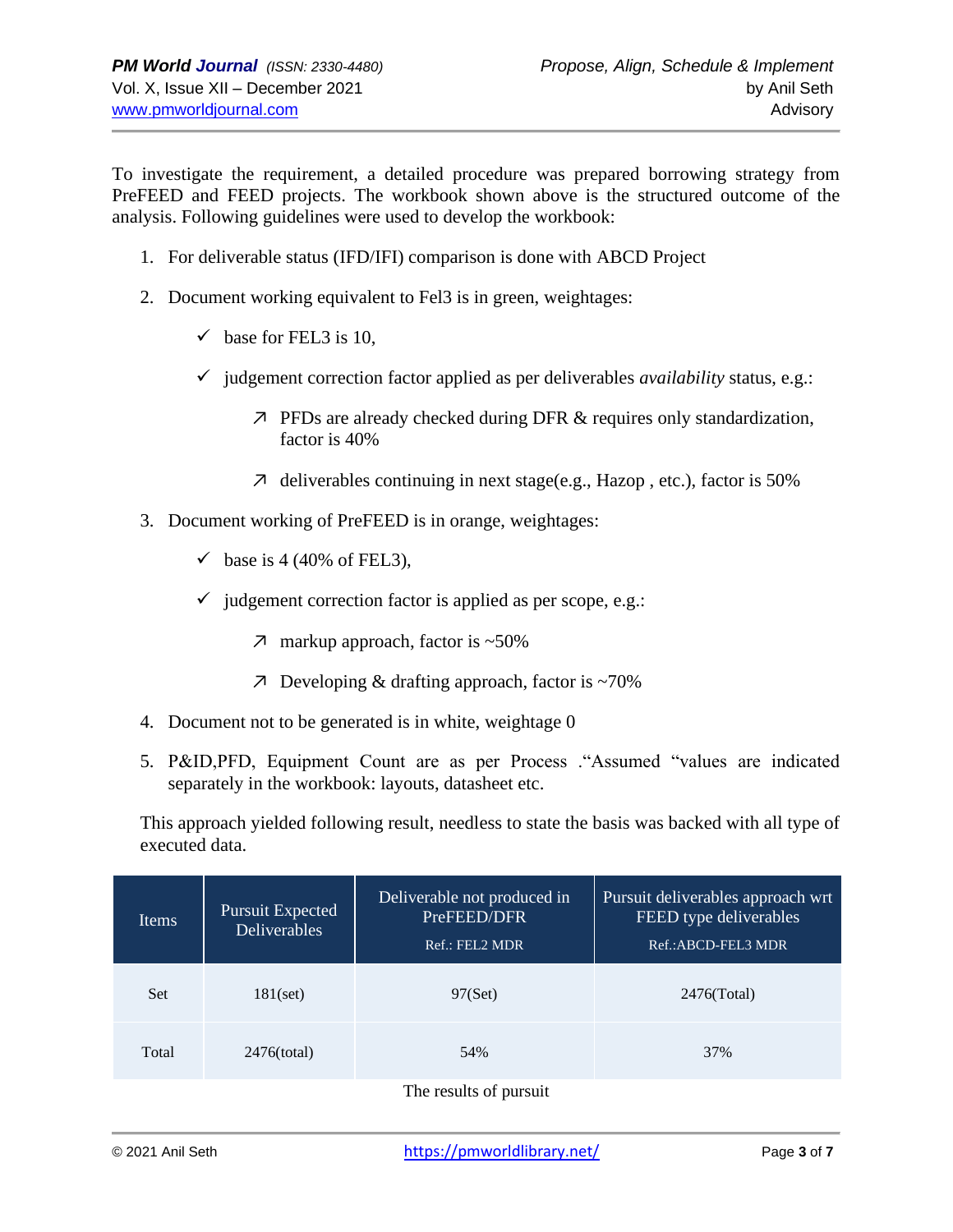We in Project Management always believe in sharing the resources. This excel based predictive file can be mailed to the user on request [\(anil.seth@fluor.com](mailto:anil.seth@fluor.com) OR anilshivani99@gmail.com) with an expectation that the estimator will be return with at least one modification suggestion.

Let us go back to M2P3 guideline, this workbook and approach will be addressed in some other paper. Till feasibility stage, the effort on implementation is less, this can be understood that by the value 9 appearing in column %age. This is constant and hence we can say that certainty of implementation of Project starts from FEED. Hence, we are listing this decision under "No Implementation".

| Phases         | $\Sigma$ Total<br>$\overline{T}$ | Weightage<br>W | $i(T+W)$ | %age<br>i(T+W)/∑i Total | Decision                                 | % of %age |
|----------------|----------------------------------|----------------|----------|-------------------------|------------------------------------------|-----------|
| Operate        | $\boldsymbol{0}$                 | 64             | 64       | 34                      | <b>Operation</b>                         | 100%      |
| <b>EPC</b>     | $\mathbf{1}$                     | 32             | 33       | 18                      | <b>Execute</b>                           | 52%       |
| <b>FEED</b>    | 5                                | 16             | 21       | 11                      | <b>Implementation</b><br><b>Possible</b> | 33%       |
| Feasibility    | $\boldsymbol{9}$                 | 8              | 17       | 9                       | <b>No Implementation</b>                 | 27%       |
| Prefeasibility | 13                               | $\overline{4}$ | 17       | 9                       | <b>No Implementation</b>                 | 27%       |
| Conceptual     | 15                               | $\overline{2}$ | 17       | 9                       | <b>No Implementation</b>                 | 27%       |
| Plan           | 16                               | $\mathbf{1}$   | 17       | 9                       | <b>No Implementation</b>                 | 27%       |

M2P3 Guideline

Nowadays, the possibility of decision to implement is doubtful even at FEED stage, due to investment decisions getting shelved on returns or rapid change in technology, the COVID scenario, etc.is guiding Clients to explore the possibility of investing in EPC stage only. To understand this, look at the difference between FEED and EPC, the gap is around 19% (52-33). Now observe the movement from EPC to Operate, the gap is around 48%.The 19% gap indicates that the strategy of execution is drifting from lumpsum EPC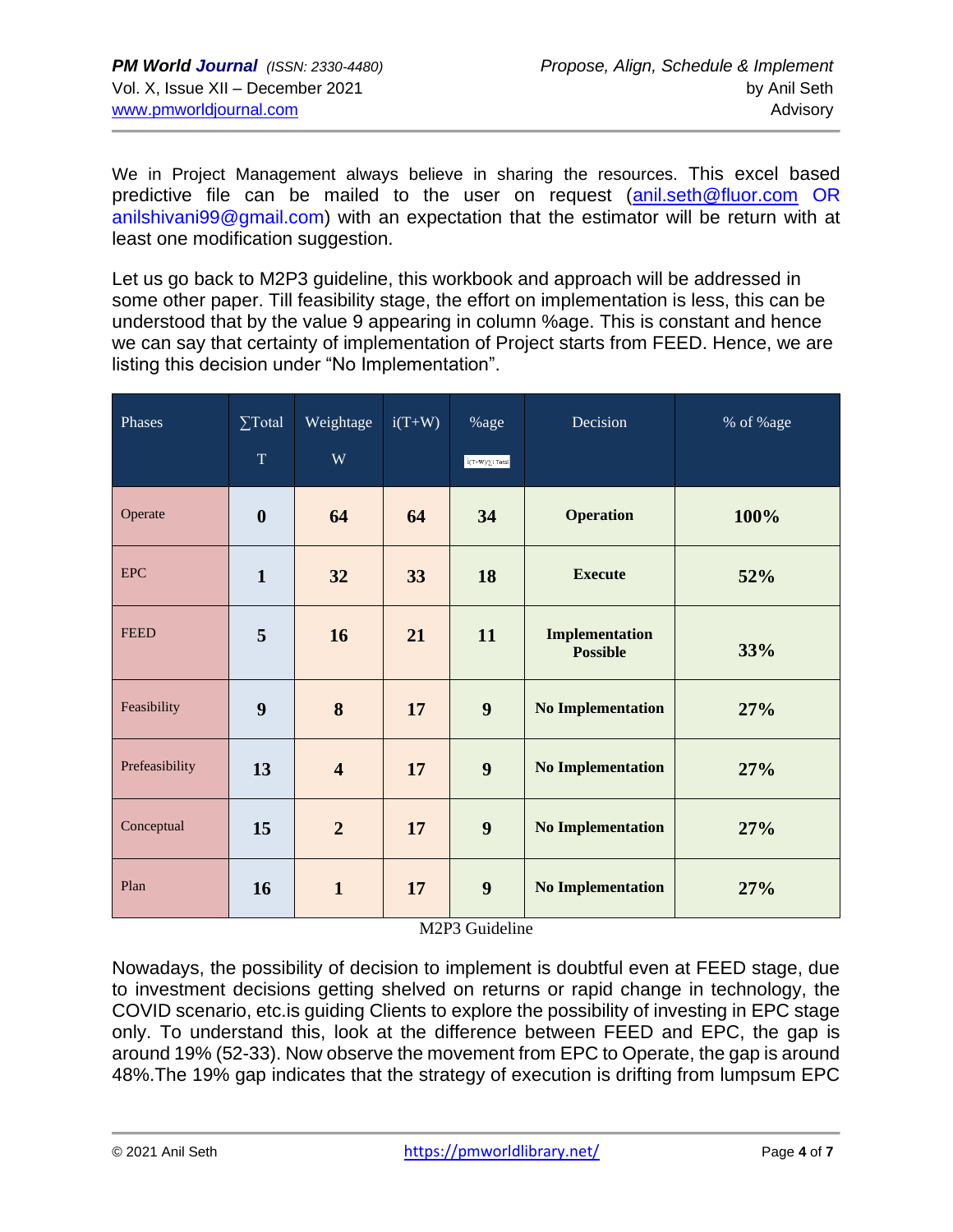to either EPCM or LEPC Lumpsum and hence we are listing this decision under "Implementation Possible". What about 48%?

This gap is large and is more than 19%, which means for bigger programme (TIC >2 bn USD), there is a possibility that even strategy like L-EPC or any front investment may not work….this means"?

This means, the execution strategy for such programme is going to be EPCM or Client driven conventional approach. And even in conventional approach, the PMC will be Owner's representative.

It seems the project execution style prediction from 2021 onwards will be "an Owner's driven execution approach" wherein the consultants and the vendors will be partners and the site contractor will execute under lumpsum with material being free issue from Client.

This 19% will be for Material estimation or in short lean FEED driven towards quantities certainty and 48% will be strategy execution driven towards execution-controlled investment. You must be observing Clients suggesting overlap in FEED and EPC schedule or novating or structuring free issue strategy in FEED. Focus on Automation driven approach during feasibility study to have self-control during execution.

Many of us are executing both Domestic as well as International Projects. There are numerous formats followed at various stages of project which may not differ in these Projects approach. From general perspective some of the areas are redrafted and detailed. One of the approaches I remember was heat map, the approach is very effective and like traffic light. This is a single page running record which is a dashboard for management review and recommendations.

In one of my papers, I remember referring to… *The simple rule of any mid-way management project is to take current stock of the situation. This does not mean start questioning the handing over team "why certain activities are not done or why documents are of bad quality*… In my opinion thousands of formats are generated every month and used effectively throughout the project lifecycle and there is no single site which shares these as freeware, the more we circulate and standardize ,more effective and efficient we the Engineering Managers will be.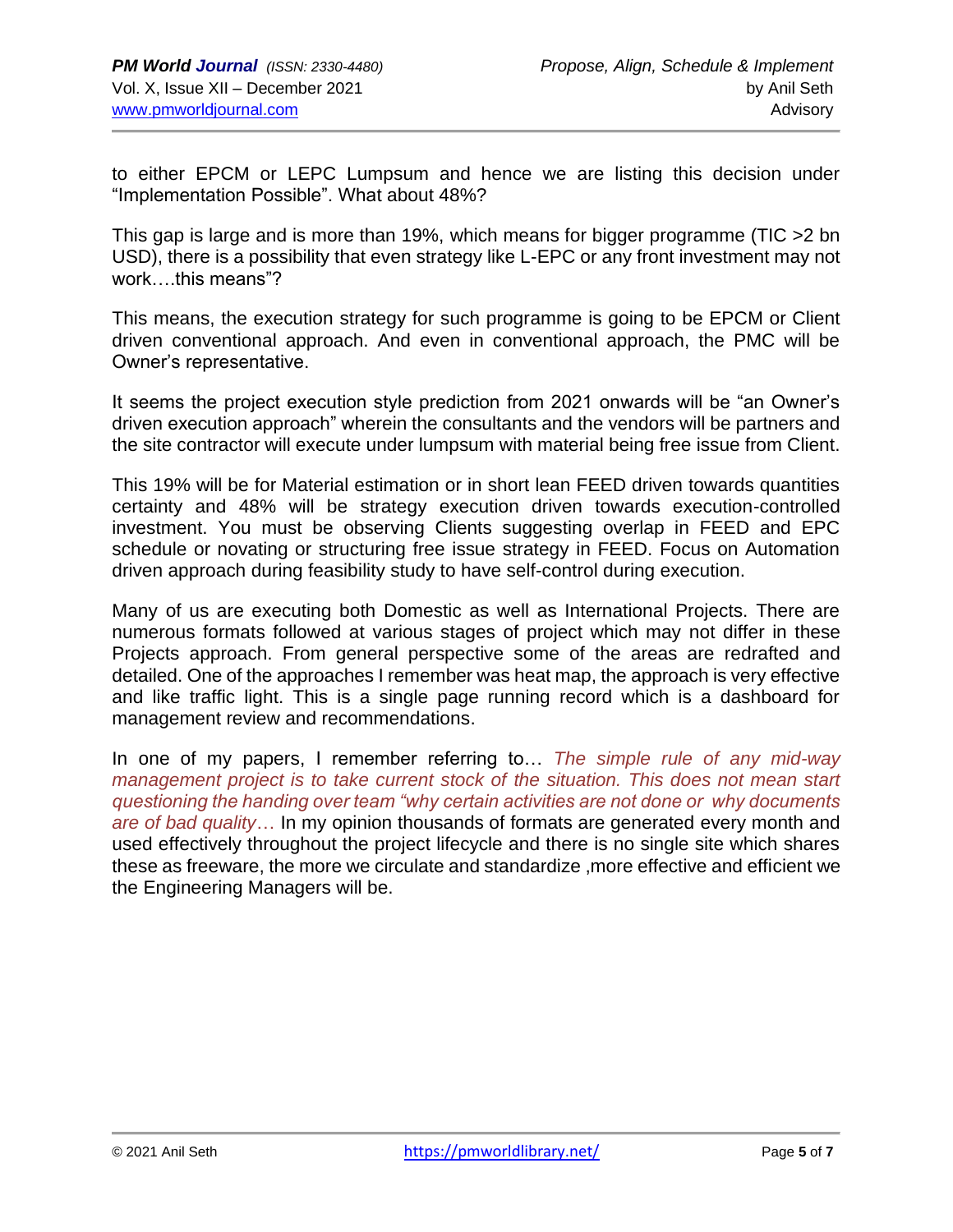

Heat Map

We in Project Management always believe in improvement and learning, looking forward to your responses. [\(anil.seth@fluor.com](mailto:anil.seth@fluor.com) OR [anilshivani99@gmail.com\)](mailto:anilshivani99@gmail.com).

> *I keep six honest serving-men, They taught me all I knew; Their names are What and Why and When And How and Where and Who.*

> > ~Rudyard Kipling

### Glossary

| EPC:   | Detail Engineering-Procurement-Construction(EP&C)   |
|--------|-----------------------------------------------------|
| FEED:  | Front end engineering and design                    |
| FEL:   | Front end loading                                   |
| Hazop: | Hazard and operability study                        |
| ITB:   | Invitation to bid                                   |
| AACE:  | Association for the Advancement of Cost Engineering |
| IFD:   | Issued for design                                   |
| IFI:   | Issued for information                              |
| TIC:   | <b>Total Investment Cost</b>                        |
| L-EPC: | Licensor with EPC                                   |
| EPCM:  | $EP & C$ Management                                 |
| USD:   | US\$                                                |
|        |                                                     |